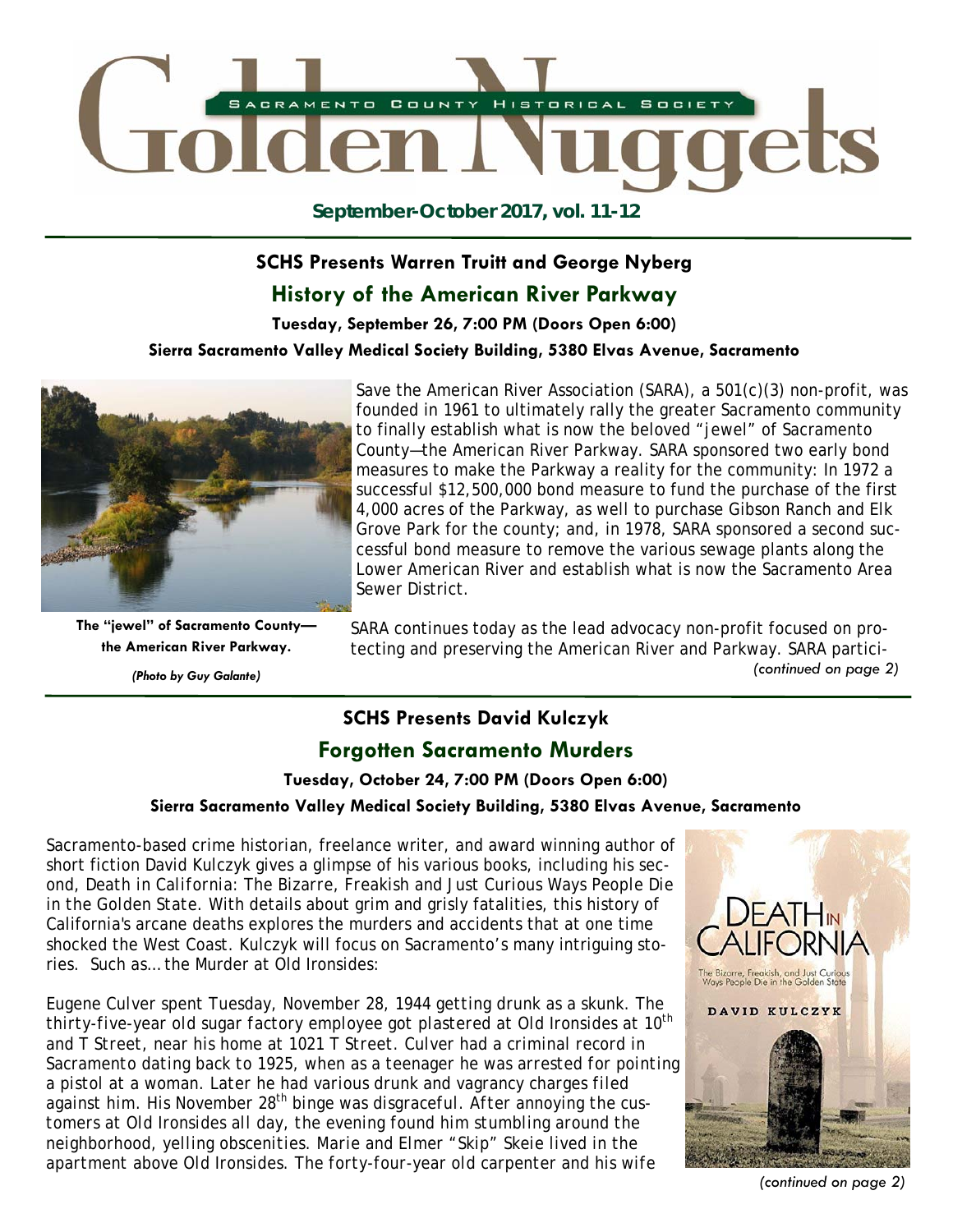### **A History of the American River Parkway** *(continued from page 1)*

pated in the preparation and establishment of the original American River Parkway Plan, which is codified in State law, as well as all subsequent updates. The 2008 version is the current governing document, which SARA frequently references, cites, and advocates for to assure the Parkway is protected and managed as intended.

SARA has led or participated in several efforts to protect the waters and lands of the American River Parkway, including a successful 20-year effort to prevent the East Bay Municipal Utility District from taking water at the Folsom South Canal, which could have turned the American into a creek on days water was taken. In addition, SARA stood up to efforts to transform Bushy Lake from Parkway habitat to additional entertainment venues and overflow parking for Cal Expo. SARA was also significantly



**The American River Parkway Plan is codified in State law.** 

*(Photo by Guy Galante)* 

far back as visits from both Frederick Law Olmsted and his son, Frederick Law Olmsted, Jr.

Warren Truitt is a retired paper products distribution and legal publications executive, promoted to the position of General Manager of Zellerbach Paper

Company and subsequently promoted to Central Valley Business Unit Manager, Crown Zellerbach Distribution Group. Warren spent his last twelve working years for legal publisher, Bancroft-Whitney (co-founded in 1886 by historian Hubert Howe Bancroft). Warren, who joined SARA in 2003, is currently vicepresident and a past president.

George Nyberg is a retired writer/producer/director who managed the Television Communication Center at the California Department of Corrections and Rehabilitation for twenty years and

produced more than a dozen award winning video productions. George has been running, biking and kayaking in the American River Parkway for the past thirty years which is why he joined SARA.

## **Forgotten Sacramento Murders** *(continued from page 1)*

involved in preserving the Fair Oaks Bluffs as a park as opposed to an intended luxury home development. In a nutshell, SARA is about preserving this incredible 6,000-acre community asset as envisioned as

*were getting irritated at the asinine obscenities coming from outside of their window. Skip decided to go outside and do something about it.* 

*It was a chilly forty degrees outside and a light rain misted down on Sacramento. Skip confronted Culver, who was now across the street from Old Ironsides. Words were exchanged and Skeie punched Culver in the face. Culver was knocked off his feet. Reaching into his pocket he pulled out a .22 target pistol and fired three shots at the fleeing Skeie. One bullet hit him in the back as he ran across T Street. Staggering into the front door of the bar, he yelled, "the drunk… the drunk," before he fell dead in front of the club. An hour later police found Culver at the notorious Monte Carlo tavern about ten blocks away. The pistol was found in his pocket with three spend bullets in the chamber.* 

*The trial was quick. Culver told the court that he feared that Skeie was going to continue beating him, so he pulled out his pistol that he happened to have on him because he was on his way to a gun store to trade it for a shotgun so his step-son could use it for hunting. Culver said that he believed that the pistol was loaded with birdshot and not bullets, so he didn't think that he'd kill him. This makes no sense because a .22 caliber pistol fires a small bullet, and there would be hardly any room in the shell casing for more than a few BB's, which is what birdshot is. Culver was convicted and sentenced to one to ten years in San Quentin Prison.* 

Kulczyk was an Associate Editor at Maximum Ink Music Magazine from 1999 to 2007. His freelance work has appeared in numerous magazines and periodicals. He has BA in History from California State University, Sacramento. Other books by Kulcyzk include *California's Deadliest Women: Dangerous Dames and Murderous Moms* (2016) *California's Fruits, Flakes and Nuts: True Tales of California Crazies, Crackpots and Creeps* (2013) and *California Justice: Shootouts, Lynchings and Assassinations in the Golden State (2007).*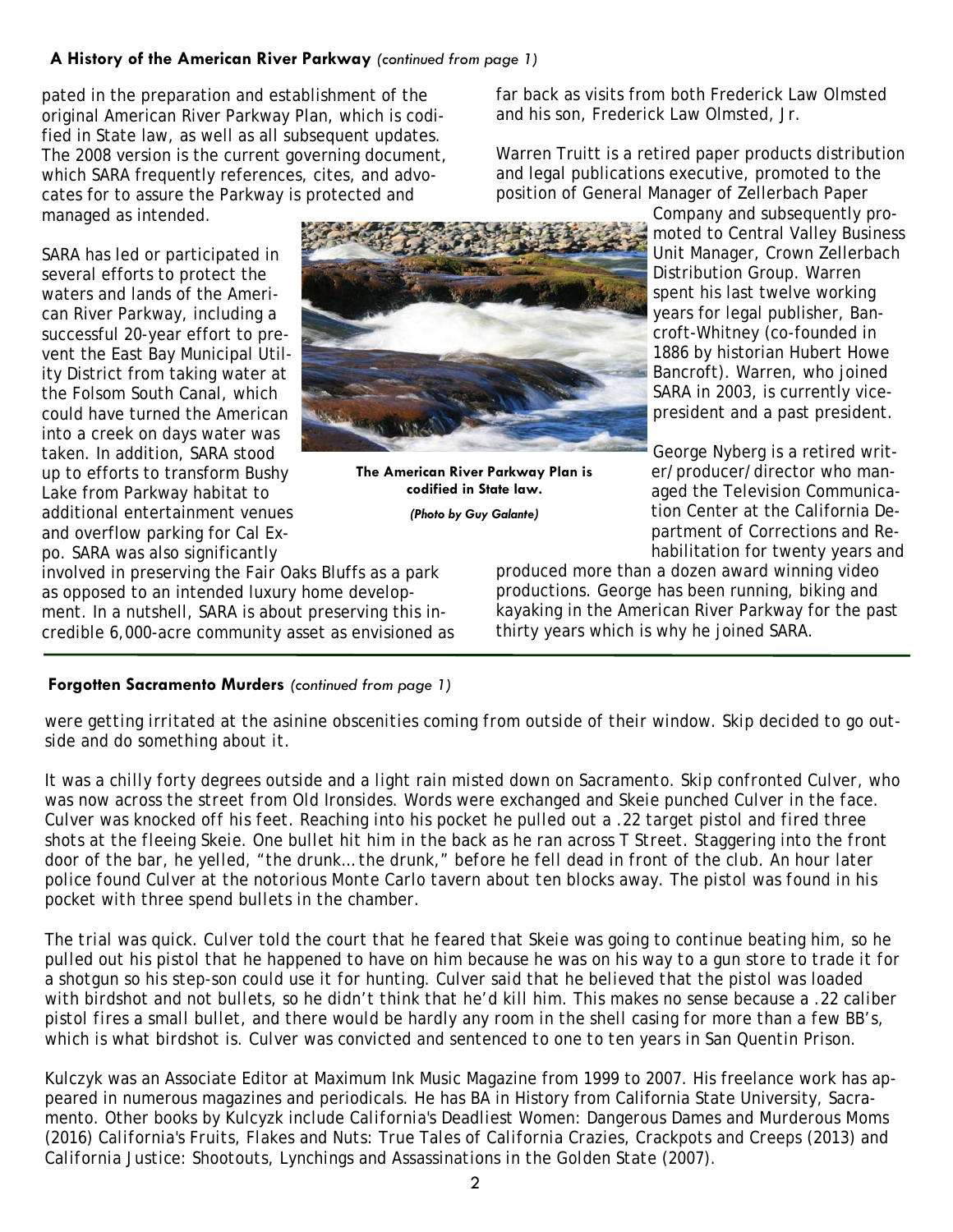## **Twice Deceived: The Sad Story of Susan Biggerton McCoon**

#### **By Cheryl Anne Stapp**

Those familiar with the saga of John Sutter will recognize the name Perry McCoon—a young man of perhaps dubious character. Although McCoon is now considered a minor historical figure, his talents in the heyday of Sutter's Fort were impressive enough to command \$2.00 per day in wages when the going rate was a dollar. $1$  Soon, he was involved in enough of Sutter's agribusiness activities to merit frequent mention in the Fort's logbook, the *New Helvetia Diary.* In 1847 Perry McCoon married orphaned Elitha Donner, his second wife. $<sup>2</sup>$  This is the recently dis-</sup> covered account of the first Mrs. McCoon, a young woman who first became unwillingly involved in Mexican California's domestic practices, and ultimately met a sad end.

Her name was Susan Biggerton. She came in the overland immigration of 1845, with a brother and sister, and a stepfather who deserted them on or before arrival in California. We don't know her age, probably sixteen or seventeen. We don't know the names of her stepfather or siblings, either, or the circumstances of this family group. Possibly, though this is conjecture, Susan's mother died on the trail, and at the first opportunity the unprincipled stepfather shed himself of what he considered a burden. At Sutter's Fort, Susan met an English sailor named William Lewis, about whom little is known—except that he deceived her.

Lewis told Susan that he owned a large ranch in Yerba Buena, filled with livestock; in other words, he



**named William Lewis, about whom little is known except that he deceived her.** 

was rich. She, deserted and probably desperate, married him at the Fort on December 21, 1845.<sup>3</sup> When the newlyweds arrived at the coast and Susan realized her bridegroom was in fact landless and penniless, she immediately left him, and was taken in by a sympathetic couple.

Lewis, though, was not so easily spurned; he wanted his wife back. Under Mexican law, marriages were only legal if performed by a Catholic priest, but John Sutter had officiated at the Lewis nuptials. Nonetheless, William Lewis took the stand that his marriage to Susan *was* legal. Also under Mexican law, divorce was not permitted. Should a couple want to separate, the priesthood and members of the community stepped in to effect a reconciliation, one tenet of which was o provide a "safe house" for the wife until the matter was settled.<sup>4</sup>

Lewis, who by now was seriously ill, acquired Robert Ridley as a spokesman—the same Robert Ridley who had once been the captain of Sutter's schooner—to try to force Susan into moving into the home of Juana Briones, where Lewis thought he could exert control over her. Ridley stormed the Clements' home with demands and threats. At this point, a beleaguered Susan appealed to William Leidesdorff, the U.S. Vice-Consul, for intervention on her behalf.

#### *December 31, 1845*

#### *Sir,*

*I address these few lines to you to ask your advice. Having arrived here on Sunday and finding myself deceived and destitute, I took up my abode with Mr. and Mrs. Clements, they being kind enough to receive me. On Monday afternoon a person by the name of Ridley came and ordered me…to leave the house of my friends and protectors and to go and live at one of the country peoples. This evening Mr. Ridley and the Alcalde both came and told me I must…go to [a house] they may think fit to find me, and if I do not go tomorrow they will take me by force. I therefore ask your interference…and being a perfect stranger in this place and having a great dislike*  **At Sutter's Fort, Susan Biggerton met an English sailor** *to the idea of living in a Spanish house as a Pris-*

*(Engraving from Gleason's Pictorial Drawing Room Companion) (continued on page 4)*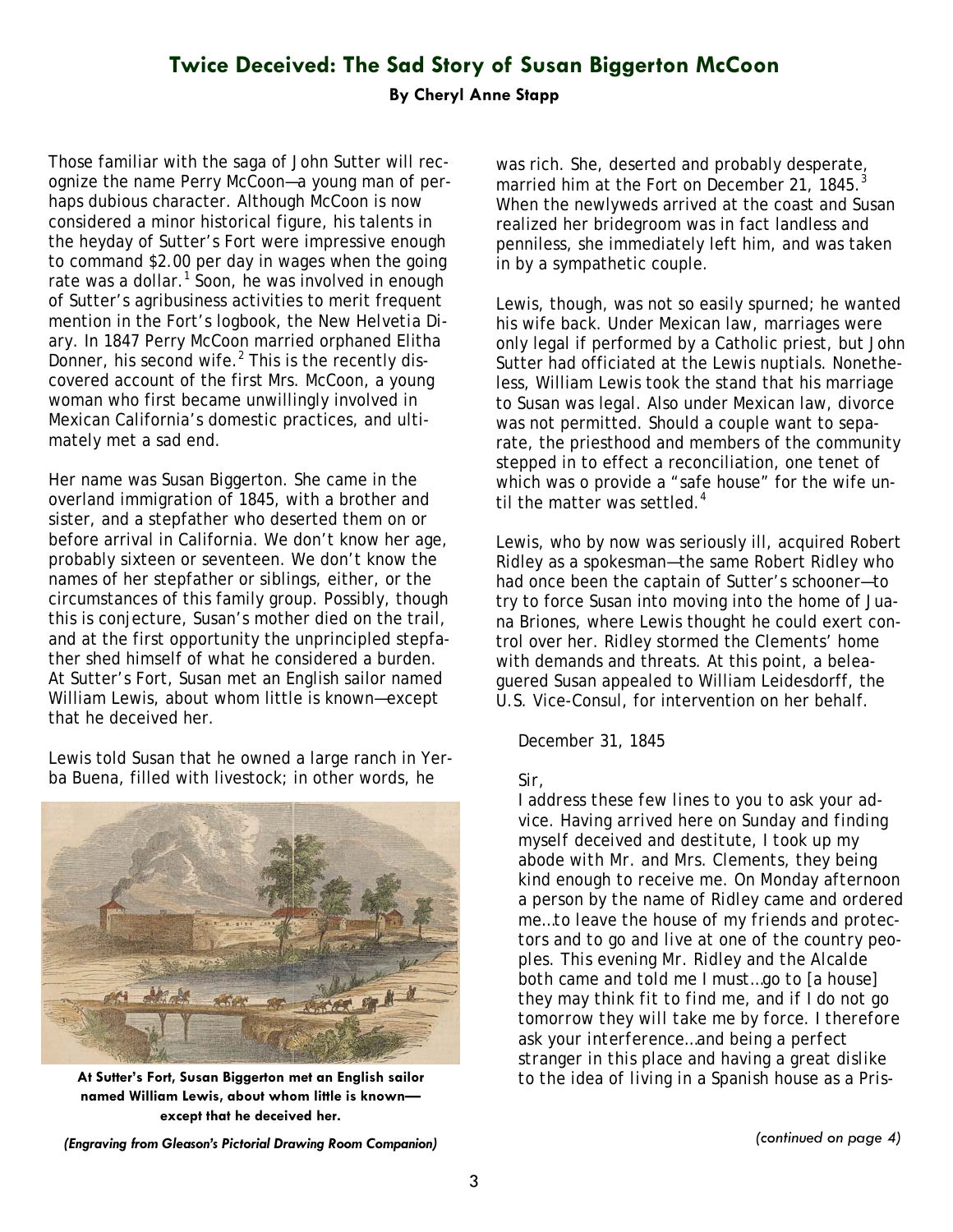*oner I hope you will advise me and assist me with your protection. Therefore I must await answer and remain your humble servant.5*

#### *Susan Biggerton*

Now the issue was thrust upon Leidesdorff, who interviewed Susan and did some further investigation, but had no wish to entangle himself in a situation that might offend Mexican sensitivities. The facts of Susan's abandonment by the stepfather, the brother and sister who remained at Johnson's Ranch, Ridley's demand that she move to the home of Juana Briones—where Lewis himself was living—and Lewis's infirmity, "he is so ill he can hardly stand," are in Leidesdorff's subsequent letters to sub-prefect of the Second District Franco Guerrero, and to U.S. Consul Thomas O. Larkin.

Larkin had no idea how to satisfactorily resolve the problem, either, as both his formal reply to Leidesdorff (not shown here), and his letter to John Sutter, both dated January 20, 1846, attest: 6

*I have for some time wished to write to you respecting your marrying citizens of the United States. I believe the Mexican laws admit of no marriages by her citizens unless a priest offici-*

*ates. I am therefore afraid I am going to have future trouble from some of those you have joined as man and wife. The parties themselves will deny the legality when so inclined and will be supported in the belief…one young woman married by you in 1845, already denies the match [and] throws herself on this Consulate for protection. I do not know what to do in this case. Had she married to her liking, perhaps she would call the ceremony legal. As she is disappointed, she will not follow the man you married her to.* 

However, Larkin's letter to Sutter was likely irrelevant to the matter at hand by the time it was written, because William Lewis died in Yerba Buena on some unknown date in January. On January 30, 1846, the *New Helvetia Diary* records Susan's arrival by boat at the Fort; and on Thursday, February 5, 1846, records her marriage to Perry McCoon, with Sutter once again the officiator.<sup>7</sup>

There is no record of how and when Perry and Susan met and decided to marry. McCoon often sailed his own launch to Yerba Buena, a small village. It appears that he was there around the time Lewis died, and he and the widow were mutually attracted. In any case, their courtship was quick. On January 30, the day of Susan's arrival, the *New Helvetia Diary* also notes that "P. McCoon returned [from Yerba Buena] to be married."

Life as Mrs. McCoon was an economic improvement for Susan. Perry owned the ranch they lived on near the Cosumnes River, and he was gainfully employed. But Susan's need to find someone who would take care of her led her to misjudge a second man, for Perry was far from the best of husbands. He battered Susan, and when she miscarried in June, he took her to Sutter's Fort after hearing that a doctor was visiting.

The doctor was Marius Duvall, a U.S. Navy assistant surgeon assigned to the *Portsmouth,* anchored in San Francisco Bay. Dr. Duvall badly wanted to meet explorer John Charles Frémont, who was thought to be in the vicinity of Sutter's Fort, so he sailed upriver in a small boat with a few fellow officers. The following are excerpts from his journal: <sup>8</sup>



**William Lewis died in Yerba Buena on some unknown date In January 1846, and Susan was remarried to Perry McCoon on February 5 of that year.** 

*("San Francisco in November 1848"; Lithograph of Sorony and Major; from a sketch by J.C. Ward, Esq.)*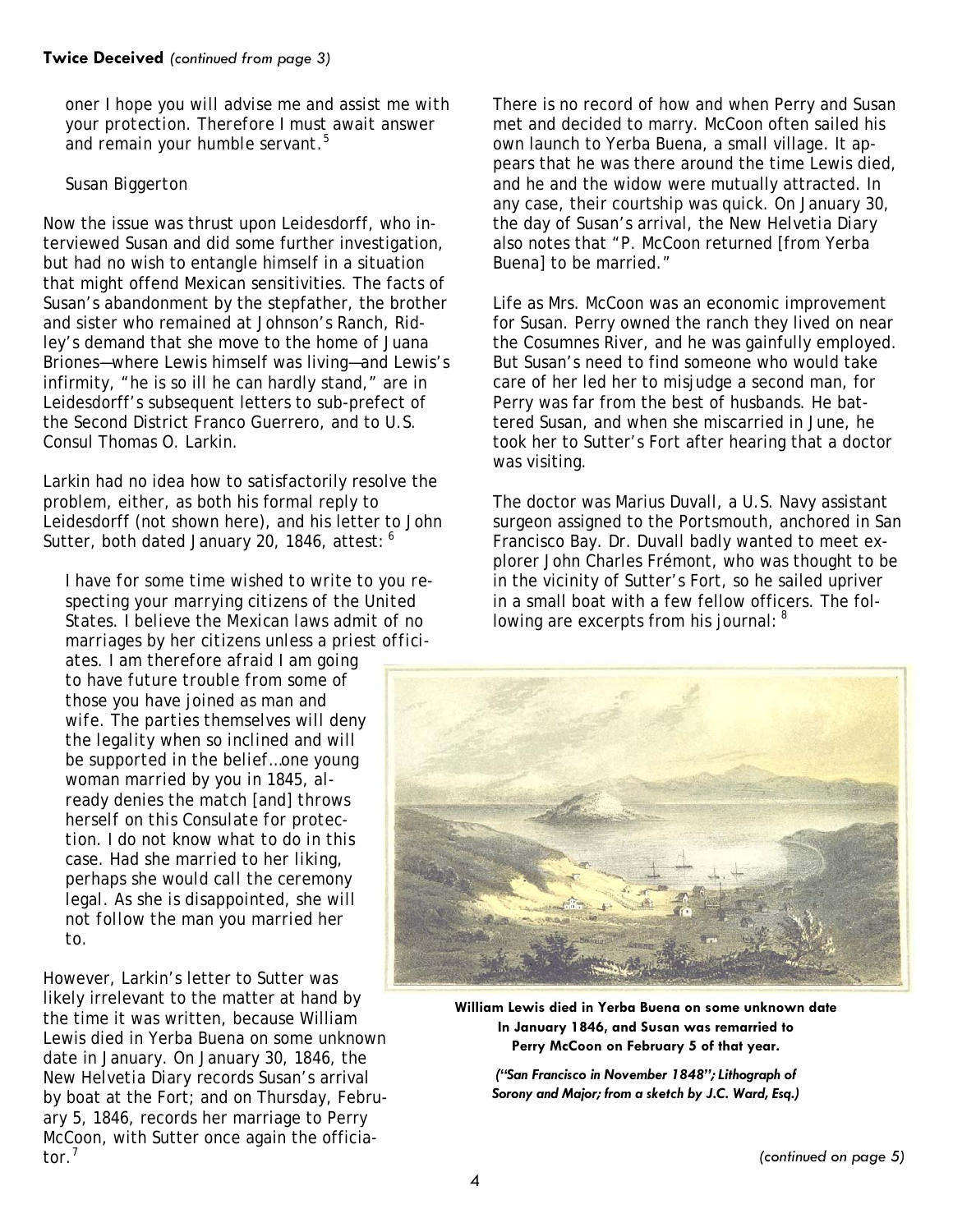*Today (June 14) I was called to pay a professional visit to the wife of an American, a Mr. Perry who having heard that a doctor had arrived in the neighborhood, has brought his wife 20 miles to see him. [sic]* 

*June 15 – This morning I [found my patient] much improved. I felt a good deal of interest and sympathy for this woman. She was young and pretty, had endured all the hardships [of a passage across the Rocky Mountains], had the remains of several wounds on her forehead, had just given birth to a human being, and was now suffering from a burning fever.* 

Duvall does not say that the birth occurred in his presence; likely it was a spontaneous abortion that happened before he saw her. His use of the odd phrase "just given birth to a human being" can be interpreted to mean that Susan told him the fetus was formed but not viable. Her symptoms indicate puerperal fever, a bacterial infection caused by lack of sanitation during childbirth. Yet it was Perry's beating that brought on the miscarriage, obliquely stated in Dr. Duvall's journal, though more explicitly so in the doctor's personal letter to a friend.

Duvall briefly saw Susan again on June 16, before his short meeting with Frémont. Then, assuming she was on the mend, he returned to his ship and forgot all about her in the midst of the excitement aroused by the audacious Bear Flag Rebellion.

Susan Biggerton McCoon died at Sutter's Fort on Wednesday June 24, 1846, and was buried that day. Following his spectacular success at gold-mining in the summer of 1848, Perry McCoon lapsed into more or less habitual drunkenness. In 1851, an unbroken horse bucked him from the saddle and dragged him to his death.<sup>9</sup>

- <sup>1</sup> *New Helvetia Diary* October 15, 1845. Published by Society of California Pioneers. Grabhorn Press, 1939.
- 2 Sutter's Fort Archives, *alcalde* John Sinclair's Marriage Book.
- <sup>3</sup> *New Helvetia Diary* December 21, 1845: "Wm. Lewis & Miss [blank space where the bride's name should be] were married."
- 4 Attorney David J. Langum published Susan Biggerton's domestic travails with William Lewis in "Expatriate Domestic Relations Law in Mexican California," *Pepperdine Law Review* December 15, 1979, pp. 53-54.



**Susan Biggerton McCoon died at Sutter's Fort on June 24, 1846 and was buried that day.** 

*(Engraving by J.H. Richardson)*

Langum uses this incident, citing Susan's letter to Leidesdorff, plus the subsequent correspondence between Leidesdorff and Larkin, to discuss customary Mexican procedures regarding the separation of married couples. He did not know that Susan later married Perry McCoon. For this connection, see footnote 7.

- 5 George P. Hammond, editor, *The Larkin Papers* Vol. IV. Bancroft Library, 1953. Someone else, probably the Clements, composed this letter, because Susan merely sketched an "x" after her name. Also see Bancroft, Vol. 4, Pioneer Register: "Biggerton, Susan, 1845; illegally married at Sacramento [Sutter's Fort]—or so wrote Wm. Leidesdorff. " Hubert Bancroft, *History of California*. San Francisco: The History Company, 1886.
- <sup>6</sup> *The Larkin Papers*, Vol. IV.
- $7$  Letter from Sutter to Pierson Reading dated February 8, 1846: "The last Thursday I married Perry with the widow of William Lewis, which [*sic*] died a few days after his arrival at Yerba Buena." J.A. Sutter Correspondence to P.B. Reading April 24, 1844 to May 11, 1846, typescript by Lucinda M. Woodward, 1981. *New Helvetia Diary,* dates as noted.
- Fred B. Rogers, editor. *A Navy Surgeon in California 1846-1847, the Journal of Marius Duvall*. San Francisco: John Howell, 1957. Also, Sutter's Fort Archives.
- <sup>9</sup> *New Helvetia Diary*, date as noted. Heinrich Lienhard's criticism of McCoon in his memoir *A Pioneer at Sutter's Fort, 1846-1850,* translated from German by Marguerite Wilber. Los Angeles: The Califa Society, 1941. McCoon's death is cited in several sources.